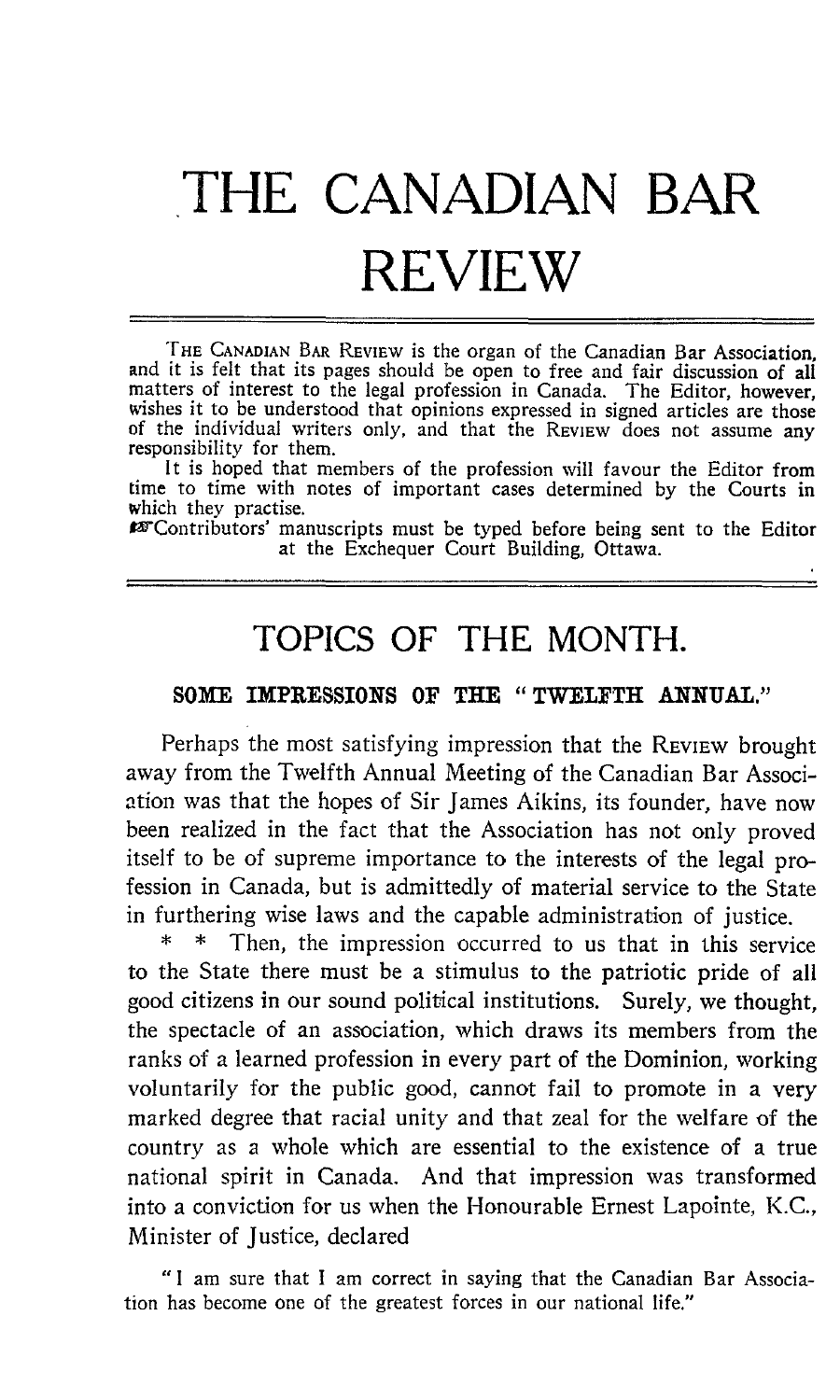How natural it is for the Canadian Bar Association to function as in Mr. Lapointe's opinion it does is manifest in what was said by Dr. Masujima, of Tokyo, who represented the Japanese Bar at the meeting, in praise of the English Bar :-

"I can -truly tell you that I really understand the power of the English Bar. British people have been protected and their constitution established through the exercise of the sense of justice evolved by their. Bar, ever since the days of Chief Justice Coke.

"The English Bar has been the real fountain of justice and its genius has contributed to the growth and maintenance of the whole British Empire more than any other English institution."

These be Homeric  $\zeta_{\text{mean}}$   $\pi \epsilon \rho$  bev $\tau \alpha$  = "winged words "-indeed! And from them the lawyers of Canada may draw much inspiration 'for future achievement in behalf of the State.

Impressions gained by an observer at any gathering of people acknowledging <sup>a</sup> common bond of aim and interest are apt to be more futuitous than orderly in sequence, hence we shall not apologize for speaking next of a feature of the proceedings at the "Twelfth Annual" not at all on a parity with the matters above mentioned. We refer to the unfortunate habit indulged in by so many of the members of the Association in coming late to the meet ings where important business was on the agenda. It was noticeable that the greater number of the tardy ones came from the Englishspeaking provinces, and the thought occurred to us that this lack of promptitude in attending public meetings is a racial characteristic of long standing in history. Speaking of the ancestors of the English people, Tacitus says in his Germania: "Their passion for liberty is attended with this ill consequence: When a public meeting 'is announced they 'never assemble at the right time," Whether our impression in this respect is right or wrong, the fault demands correction.

 $*$  \* The impressions we carried away from the dinner of the Treasurer and Bençhers of the Law Society of Upper Canada at Osgoode Hall on the day preceding the date,of the annual meeting were altogether splendid. The just and kindly appreciation of the Society and its stately Hall by Dr. Masujima in his address delivered on the second day of the proceedings demands quotation :-

" In 1893, now nearly thirty years ago, <sup>I</sup> first visited Toronto and was very courteously entertainèd at a dinner given by the Law Society of Upper Canada at Osgoode Hall. "It reminded me of the 'Temple Dinner,' and most interested me in that the society was providing a nursery of justice in Canada,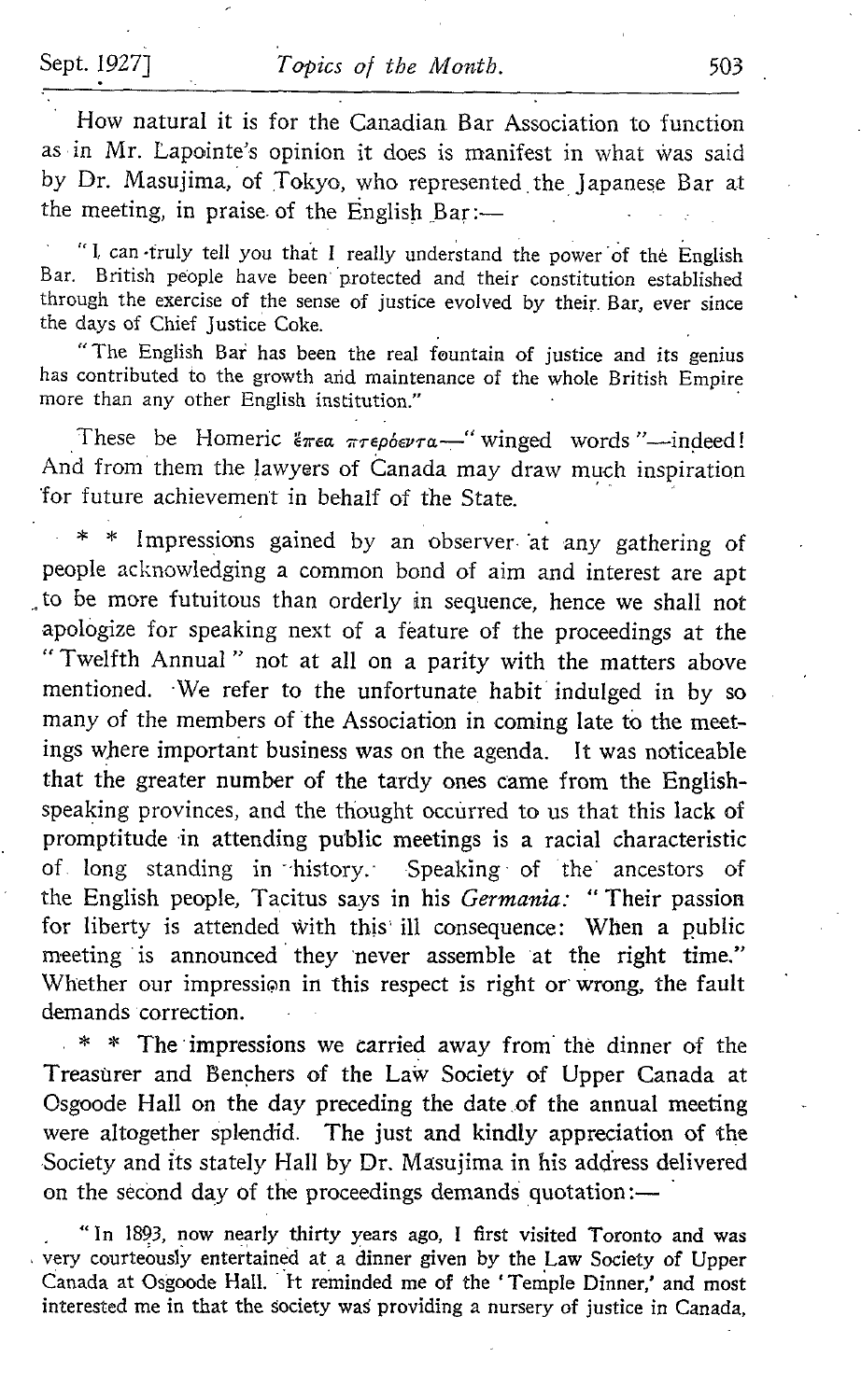in the same way as the Inns of Court have ever cultivated the English spirit of justice,"

To this encomium we may be permitted to add that to-day, above all other times in history, such influences as those which flow from the Inns of Court and Osgoode Hall are of value; for to-day social conditions throughout the world are in a state of flux, and in democratic communities particularly the desire for rash experiment in constitutional reform is rampant.

The impression we formed of Sir James Aikins' Presidential Address was that it was the best of all the excellent addresses that he has delivered to the Association during his long tenure of office. Its content is replete with practical suggestions touching the profession, the law, the constitution, and the administration of justice. It will appear in the October number of the REVIEW.

Neither time at the moment nor limitations of space will permit us to speak fully of the addresses and reports presented at the meeting. Such of them as do not find <sup>a</sup> place in forthcoming numbers of the REVIEW will be available to our readers in the Proceedings of the Association for the current year.

We cannot close our present observations without attempting in <sup>a</sup> few words to present the impression made upon us by the central figure of the "Twelfth Annual"-Baron Hewart of Bury, Lord Chief Justice of England. We had been so unfortunate as to miss hearing Lord Hewart speak in public during the ever-memorable meeting of the American and Canadian Bar Associations in London in 1924, and it was therefore pleasant to journey to Toronto last month with the assurance of retrieving that mischance. We heard him first in the short post-prandial speech he made at Osgoode Hall when the guest of the Treasurer and Benchers, and there we got some notion of his rare humour and his flair for the compelling and incisive phrase. But it was not until we listened to him at the joint luncheon of the Empire and Canadian Clubs that we recognized his indubitable claim to be accounted a

" Lord of irony-that subtle art."

As such we think he has few peers in the history of the English Bench or Bar. His theme on that occasion was the modern newspaper, and in every point at which he touched that unlovely image which the Nebuchadnezzar of democracy has set up for our enforced worship he touched it only to dismember it. How fine was his rhetorical play is demonstrated in the fact that the young lions of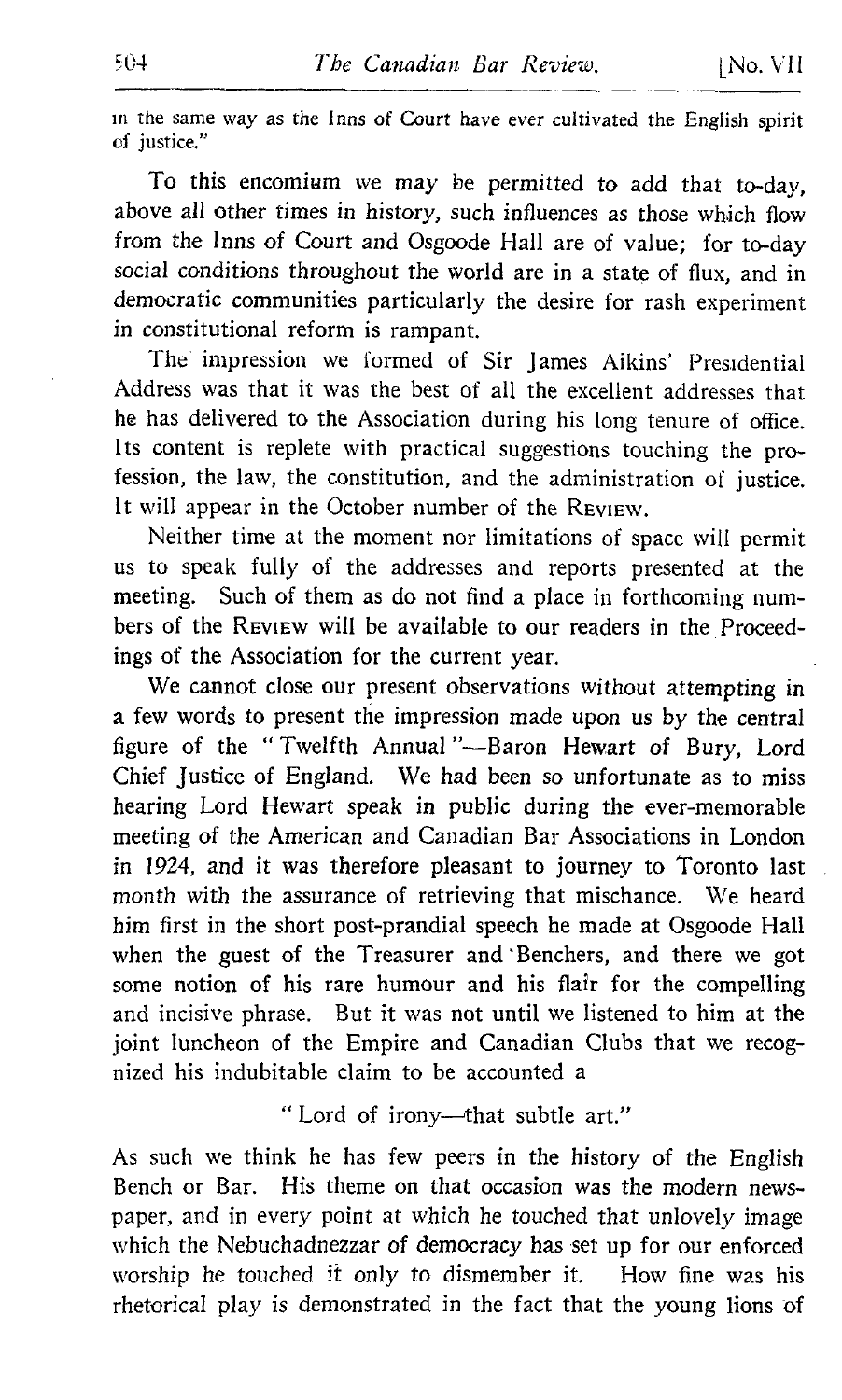the press who sat before him roared with approval of what they vainly imagined were compliments to their guild, couched in terms requiring only a Pickwickian interpretation.

We have been privileged to hear at the annual meetings of our Association during the last five years such notable occupants of the English Bench as Lord Birkenhead, Lord Buckmaster, Lord Darling ànd Lord Hewart; and how may we assemble and collocate their several qualities so as to fashion a distinct type of their oratorical<br>kind? It cannot be done. Birkenhead, always the audacious It cannot be done. Birkenhead, always the audacious " Galloper Smith," is no more akin to Buckmaster, ever responsive to the beautiful and sublime and delighting to use the English speech as an instrument of music, than Darling, more or less of a dilettante in public speaking, as in the art of polite literature, is to Hewart, whose satire is as nimble and as vivid as the lightning-<br>flash. Attempts to label the mental qualities of the Englishman in Attempts to label the mental qualities of the Englishman in any age and in any walk of life, or to interpret him by any standard or formula are always unsuccessful. If you doubt this, ask the shade of H. A. Taine.

CANADIAN BAR Association.-The following officers were elected for the ensuing year at the Annual Meeting of the Canadian Bar Association, held at Toronto on the 24th, 25th and 26th days of last month:-Honorary Life President, Sir James Aikins, K.C., L.L.D.; President, Honourable Chief Justice Martin; Dominion Vice-President, Honourable Wallace Nesbitt, K.C.: Honorary Treasurer, Mr. M. H. Ludwig, K.C.; Honorary Secretary, Mr. L. A. Cannon, K.C.; Registrar, Colonel W. N. Ponton, K.C.; Secretary-Treasurer, Mr. E. H. Coleman.

Provincial Vice-Presidents: Alberta, Honourable R. B. Bennett, K.C., LL.D; British Columbia, Honourable Mr. Justice Morrison; Manitoba, Honourable R. W. Craig, K.C.; New Brunswick, Mr. P. J. Hughes, K.C.; Nova Scotia, Honourable W. J. O'Hearn, K.C.; Ontario, Honourable N. W. Rowell, K.C.; Prince Edward Island, Honourable J. D. Stewart, K.C.; Quebec, Mr. E. Lafleur, K.C., LL.D.; Saskatchewan, Mr. J. A. M. Patrick, K.C.

In accordance with the constitution of the Association, the Attorney-General of each province of the Dominion was nominated an Honorary Vice-President.

The meeting was 'very largely attended by the members of the Association, and was most successful in all its proceedings. The members of the Toronto Bar proved themselves masters of the art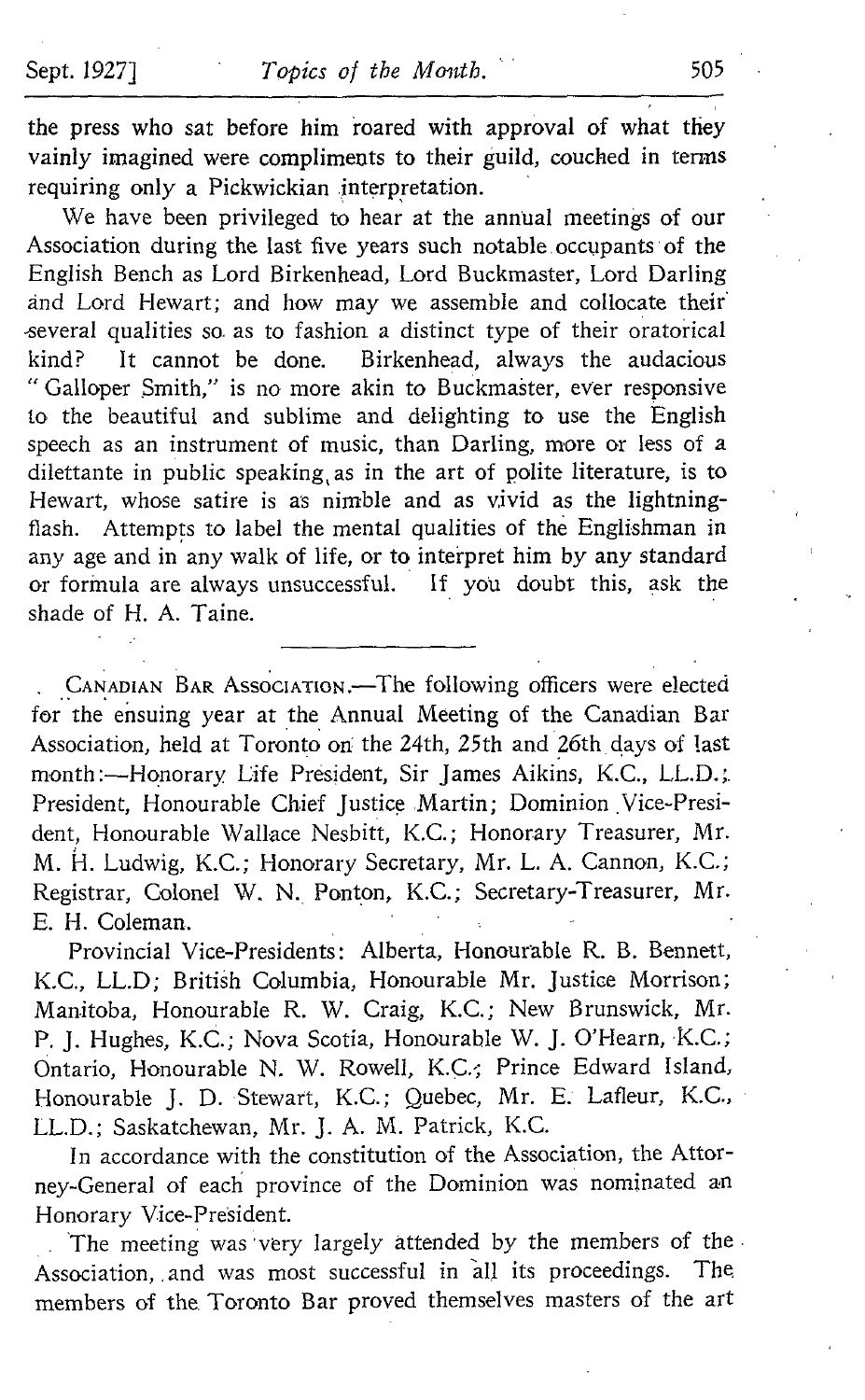of hospitality, and their courtesy was finely augmented by that of the Bench.

HONORARY DEGREE FOR LORD HEWART.-At a special Convocation of Toronto University, held in Convocation Hall on the 25th of last month, the honorary degree of Doctor of Laws was conferred upon Baron Hewart of Bury, Lord Chief Justice of England. The Honourable Sir William Mulock, K.C.M .G., Chancellor of the University was in the Chair, and Lord Hewart was presented for his degree by Sir Robert Falconer, K.C.M.G., President of the University. In addition to members of the Senate and members of the faculty of the University, there were present on the platform His Honour the Lieutenant-Governor of Ontario, Premier Ferguson, and guests from a dinner which was given by the Premier and the Provincial Cabinet that evening in honour of Lord Hewart at the York Club. In presenting Lord Hewart for his degree, Sir Robert Falconer said :-

" The Senate of the University of Toronto has much pleasure in asking you, Mr. Chancellor, to confer its highest honour upon the guest of the Canadian Bar Association, the Right Hon. Lord Hewart of Bury, Lord Chief justice of England. The office which he holds, ancient as it is, potent through the centuries and most honourable, appeals to the imagination of the common man as one of the stately and enduring pillars of the Realm. The Laws of England-what a repository they are of the virtues, customs and beliefs of the English people; the spirit of justice by which they have been interpreted and administered—what a commentary on the soul that has animated their truest representatives. There is to be found the secret of the There is to be found the secret of the success of English administrators, whether in vast regions whose peoples have never learned the ways of ordered society, or among even civilised races who have not yet come to realise that law must be impartial, and those who dispense it be no respecters of persons . By virtue of his office, therefore, the permanent president of this High Court of England is received with respect in every part of His Majesty's Dominions, and not least in this Dominion of Canada.

But Lord Hewart has been invited by the Canadian Bar Association to attend their annual meeting because the members deem him eminently worthy of the exalted position which he occupies. This tribute, coming, as it does, from the body in the Dominion most competent to form it, men who are acquainted with his judgments, and who by instinctive estimate and corroborative report know how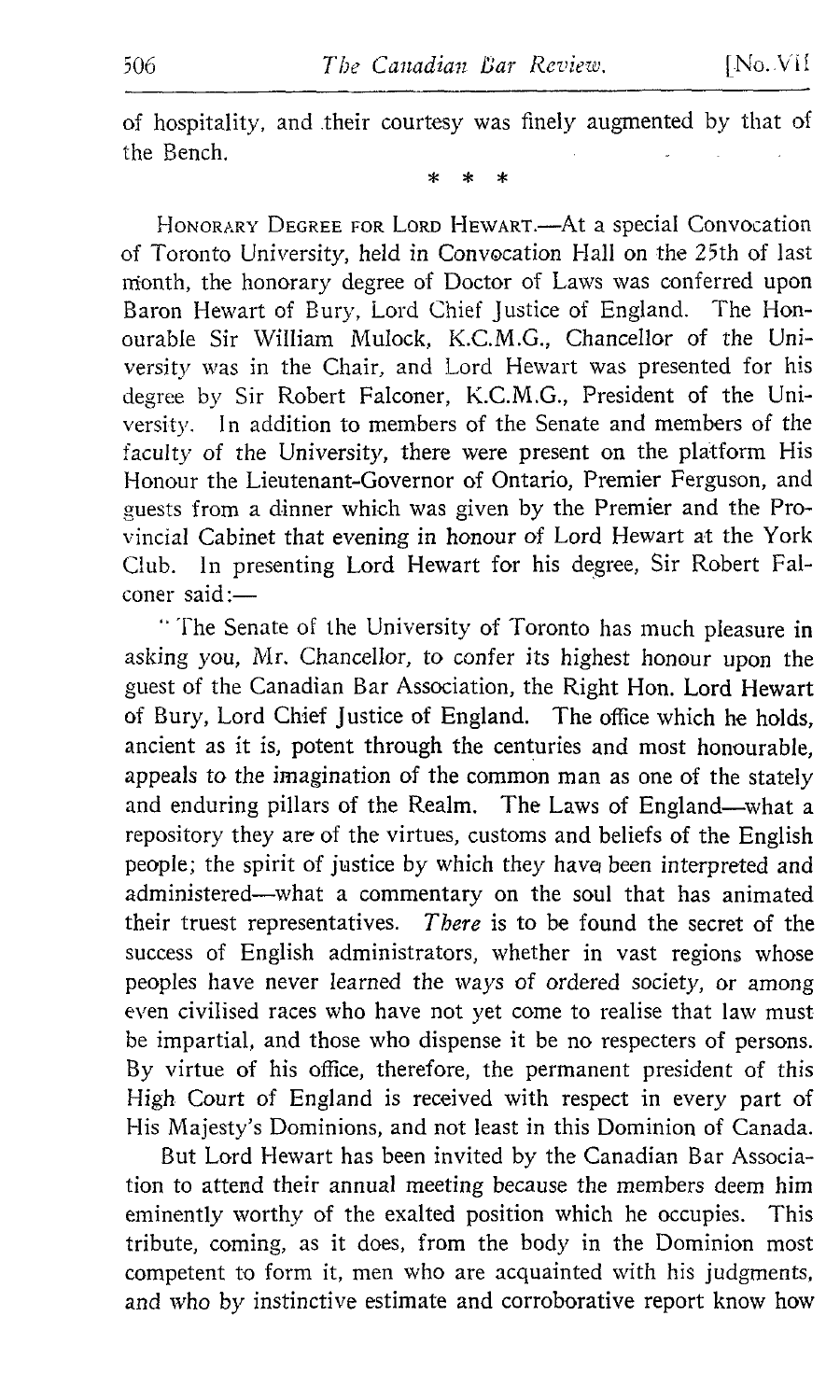he-adorns his function, is gladly accepted-by the Senate of the University of Toronto; as offering them a happy opportunity to show their own admiration for Lord Hewart's distinguished career with which they have been long familiar. But they have this additional satisfaction in asking you to confer this degree, that, like so many leaders of the English Bench and Bar, Lord Hewart has erected the massive structure of his professional accomplishment upon the broad and deep foundations of humane culture laid in an ancient English seat of learning."

After Lord Hewart had written his name in the book presented to him by the- Bedel, Sir Robert Falconer invited Lord Hewart to address the audience, a very large one, consisting of the members of the Canadian Bat Association and guests of the University of Toronto.

Lord Hewart's address embraced two themes, first, a review of the part that Roman law had played, and is still playing, in the legal culture of the modern world; secondly, a detailed discussion of the constitution and procedure of the Court of Criminal Appeal in England. This address will be published in a later number of the CANADIAN BAR REVIEW.

THE DIAMOND JUBILEE.-It is news to no one now that the Dominion of Canada celebrated its Diamônd. Jubilee on the first day of July in the most impressive way, for the whole wide world seemed to sit up and take notice of the grand event. No country seemed too great or too remote to do it reverence. Indeed so much .notice was taken of it abroad that it may fairly be said to symbolize the fact that Canada has now put on the toga virilis with universal consent and approval. That spells for every one of her right-minded citizens a deeper sense of patriotic obligation . This is an age of ideals, and Canadians are not lacking in them. We are too imaginative and, withal, too religious a people not to contemplate a future<br>Canada established in the righteousness that exalteth a nation. But Canada established in the righteousness that exalteth a nation. ideals in the national domain without effort to realize them are idle. The Fathers of Confederation left us ideals but they left us something more. Among Burke's excellent words of political wisdom is the saying " To love our country, our country must be lovely"; and by that he did not mean that a country should be physically lovely but that its citizens should manifest in thought and action "whatsoever things are lovely." And now that the tumult and the shouting of the Diamond jubilee has died away let each of us determine to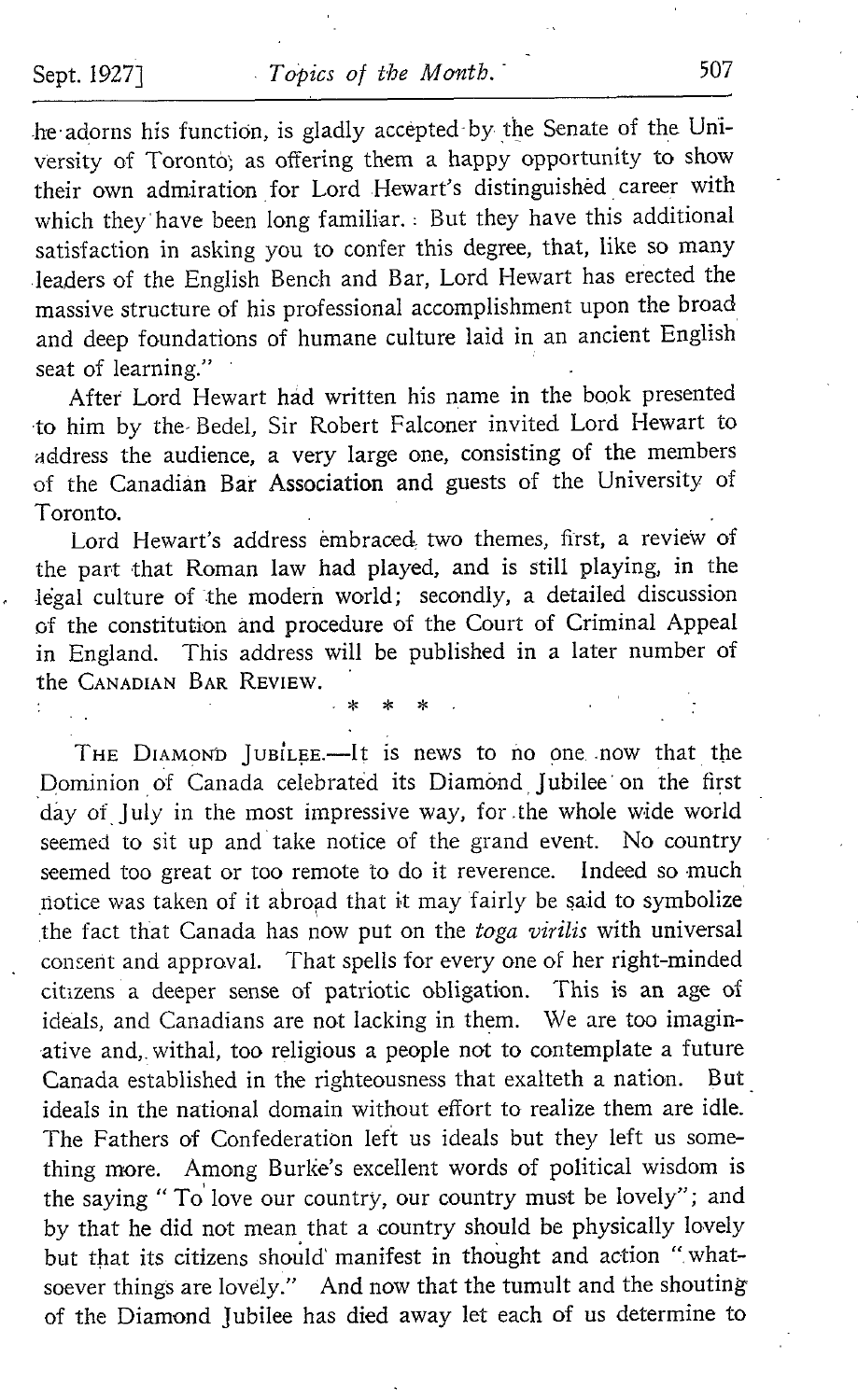do his bit to make Canada truly great. The State is fine in quality only as it reflects the fine qualities of its people. More cannot be demanded of it.

L'AFFAIRE DAUDET.-It is all very well for the unconcerned to wax merry over the predicament which the French Government plunged into some few weeks ago by its curious conduct of the prosecution and punishment of M. Léon Daudet for libel against <sup>a</sup> taxi-cabman in whose vehicle M. Daudet's son was found dead in November, 1923. But the case is something more than another Parisian contribution to the gaiety of nations. It may go far to upset the the apple-cart of the Third Republic. M. Daudet, in <sup>a</sup> series of articles published in the Action Française, charged that his son had been murdered by the police and that the cabman was guilty of complicity in the crime. It is said that the members of the Government recognizing that the charge against the police was a reflection upon themselves (indeed M. Daudet made it plain that it was), induced Bajot, the cabman, to institute an action whereby M. Daudet could be brought to book. The case was long drawn out by many appeals, but in the result M. Daudet was fined 25,000 francs, and condemned to undergo five months' imprisonment. The defendant is one of the Royalist party, whose hope is that the wails of French democracy will crumble before much blowing on the trumpets of the Action Française. Then there are the Camelots du Roi, who support the cause by martial demonstrations of the  $\omega$ péra bouffe type. So with all this to consider no one imagined that in the Paris of unexpiated *delits* the Government would require M. Daudet to atone for his offence. But it seems that the Government fears more or less serious trouble from the Communists shortly, and so the imprisonment of a Royalist was projected as a gesture that might impress the populace that sedition and rebellion by the adherents of either of these parties are not good social form. Then occurred the phases of the  $a\bar{f}$ aire which caused the tongue of derision to wag at the expense of France. M. Daudet was treated by the authorities somewhat after M. Daudet was treated by the authorities somewhat after the manner in which the execution of Socrates was carried out by the Athenians. The success of his being made an awful example for evildoers was left partly in his own hands. He was asked to present himself at the prison-gates on a given date, but once there he was led to believe that he would be received by his warders with all the  $éclat$  befitting so illustrious a disturber of the Republic's peace. He would fare sumptuously, and be allowed to receive his friends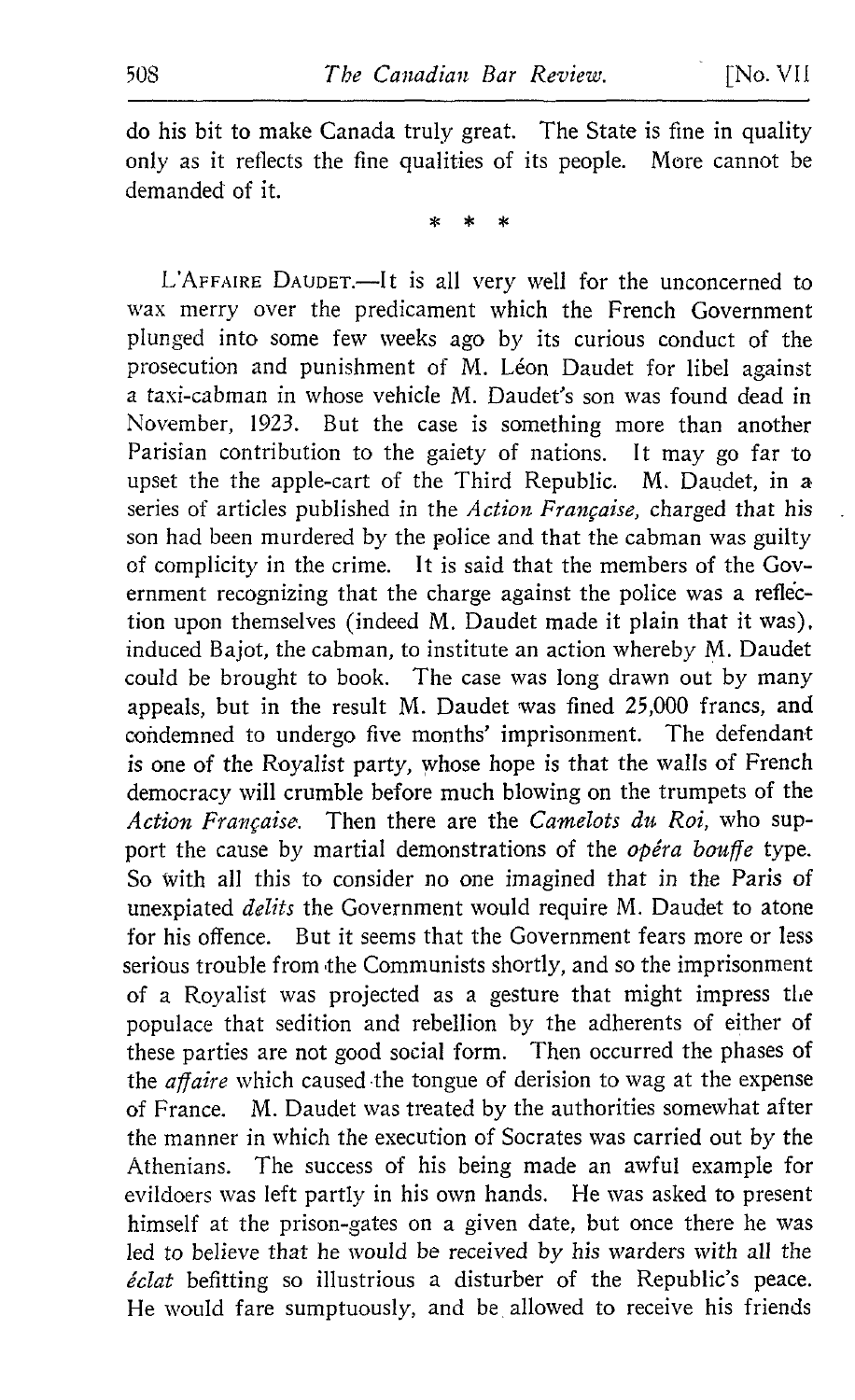-which are no friends of the Government. This strikes us all as extremely courteous treatment for one who had fallen under the ban of the law. But M. Daudet is <sup>a</sup> supreme tactician. The Government was enacting a political farce that he might turn into a tragedy, On 'the day appointed he summoned a thousand Camelots as his body-guard, and barricaded himself in his office. The Government countered by parading a large body of police, supported by a rearguard of cavalry and city firemen in front of the Royalist stronghold. In the midst of all this battle array M. Daudet exchanged harangues with the Prefect of Police to the effect that no blood should be shed. Finally, when he was satisfied with the spec-Finally, when he was satisfied with the spectacle he had been permitted to make of the Government, M. Daudet-"to save the country from civil war"-gave himself up' to the police and was escorted to prison-his Camelots marching away with flags flying while the streets of Paris rocked with Homeric laughter. But the Camelots were not through with the *affaire*. It remained for their executive in a few days to telephone to the governor of the prison that the Ministry had decided to release M. Daudet, and this the governor did without awaiting <sup>a</sup> formal document to that effect.

The question naturally arises, how long can the present constitution of France stand up against affairs of. this kind? We do not know. But we wish that the French in Europe to-day shared some of the dignified firmness of purpose and political wisdom of their kin in the Province of Quebec.

HOUSE OF LORDS REFORM.-In the great political upheaval in England, which resulted in the passage of the Reform Bill of 1832, Sydney Smith likened the intransigent attitude of the House of Lords as regards the extension of the electoral franchise to the futile efforts of Dame Partington, to sweep the encroaching tide of the Atlantic from her door with <sup>a</sup> mop. " She was excellent," he said, " at a slop or puddle, but should never had meddled with a tempest." It was through satire of this sort, coupled with the cogent arguments of radicals like Place and Cobbett, that the great English middle class came to realize that the well-being of the nation could not be made subservient to the aristocratic prejudice of the Upper Chamber of Parliament, and that if its members refused to listen to a reasonable and wide-spread demand for a change in the laws governing the rights of citizenship then the powers of the Upper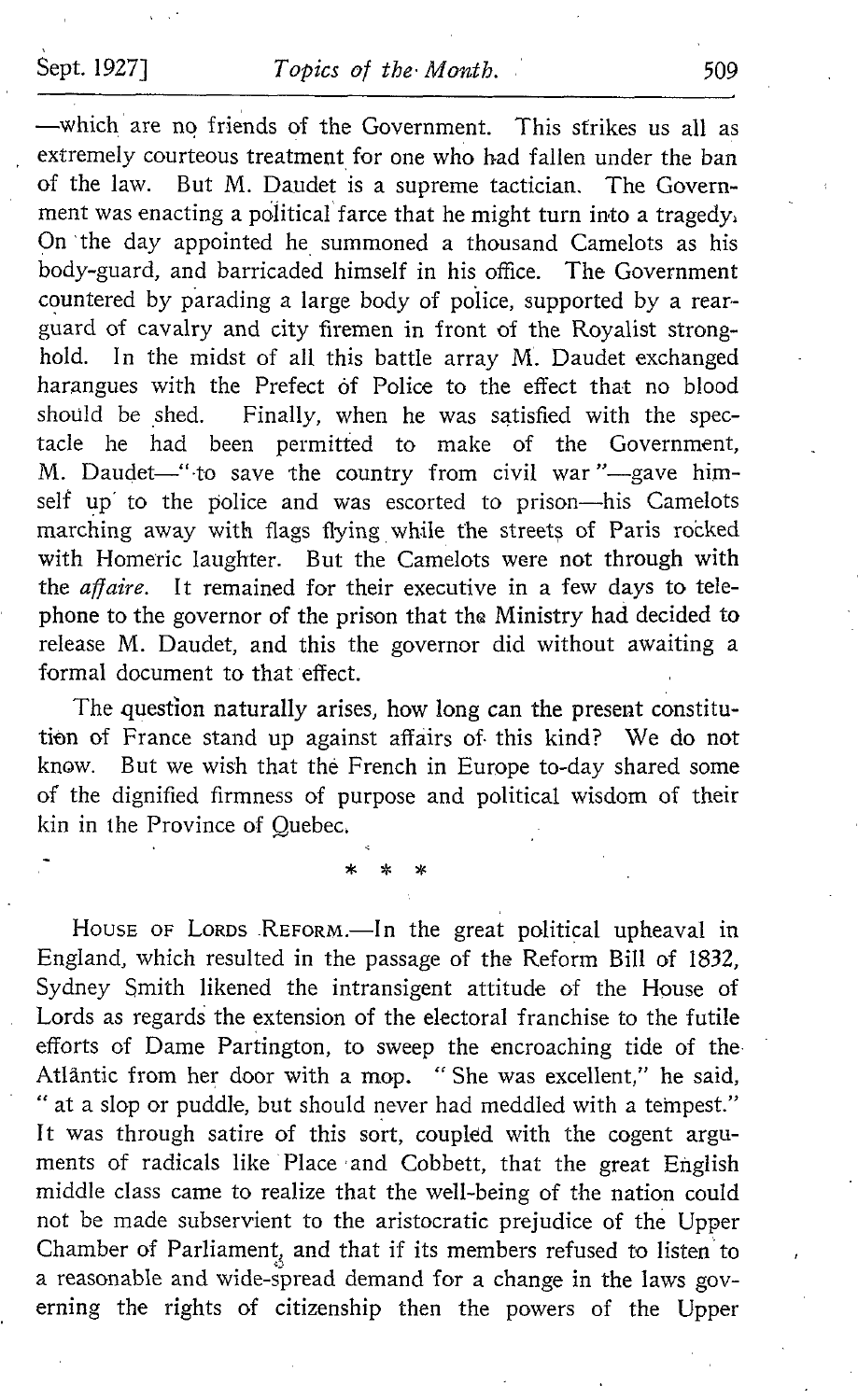Chamber must be curtailed. And so the democracy of England came to show a united front against the aristocracy.

It was thus that history witnessed the curious spectacle of the t ory Peers in the House of Lords, under the direction of the Duke of Wellington, rejecting two of Lord Grey's Reform Bills in March and October, 1831, and then sullenly accepting the inevitable by retraining from voting against a third Bill in May 1832. No further serious agitation for its reform disturbed the House of Lords until its action in vetoing Mr. Lloyd George's "Socialistic Budget" of 1909, precipitated a constitutional issue of the first magnitude, and resulted in two elections the following year, which sustained the Asquith ministry. In <sup>1911</sup> King George, to quote Mr. Trevelyan's History of England, " compelled the Peers to pass the Parliament Bill, using, at Asquith's behest, the same method of threatened creation of Peers en masse which William IV had, at Grey's dictation, employed to pass the First Reform Bill." By the Parliament Act of <sup>1911</sup> not only was the supremacy of the Commons over finance positively established but its general predominance in legislation assured. Under certain conditions public bills-other than a bill to extend the duration of Parliament---thrice rejected by the Lords<br>may now be presented for the royal assent and become law. Nor may now be presented for the royal assent and become law. does the issue of the reform rest there. In the preamble to the Act, Parliament expressed an intention to substitute for the existing House of Lords a second chamber constituted on a popular instead of an hereditary basis, although it was not disposed to undertake this momentous reform at that immediate time. The matter naturally was pushed aside by the concerns of the War and it was not until <sup>1922</sup> that Mr. Lloyd George, at the head of the Coalition Government, proposed to undertake the portentous task foreshadowed in the legislation of 1911 . Substantially his scheme was that the remodelled Upper Chamber, in addition to the Royal Peers, the Bishops, and the Law Lords, should embrace in its membership (1) persons elected either directly or indirectly from the outside, (2) hereditary Peers elected by their own order, and (3) members nominated by the Crown. But the Coalition Government fell by the way before legislating in this direction.

The sword of Damocles remained suspended over the heads of the Peers until June of this year when Lord Cave gave notice that the Baldwin government would present certain proposals for the reform of the House of Lords, practically similar to those formulated by Mr. Lloyd George, with the exception of elected membership.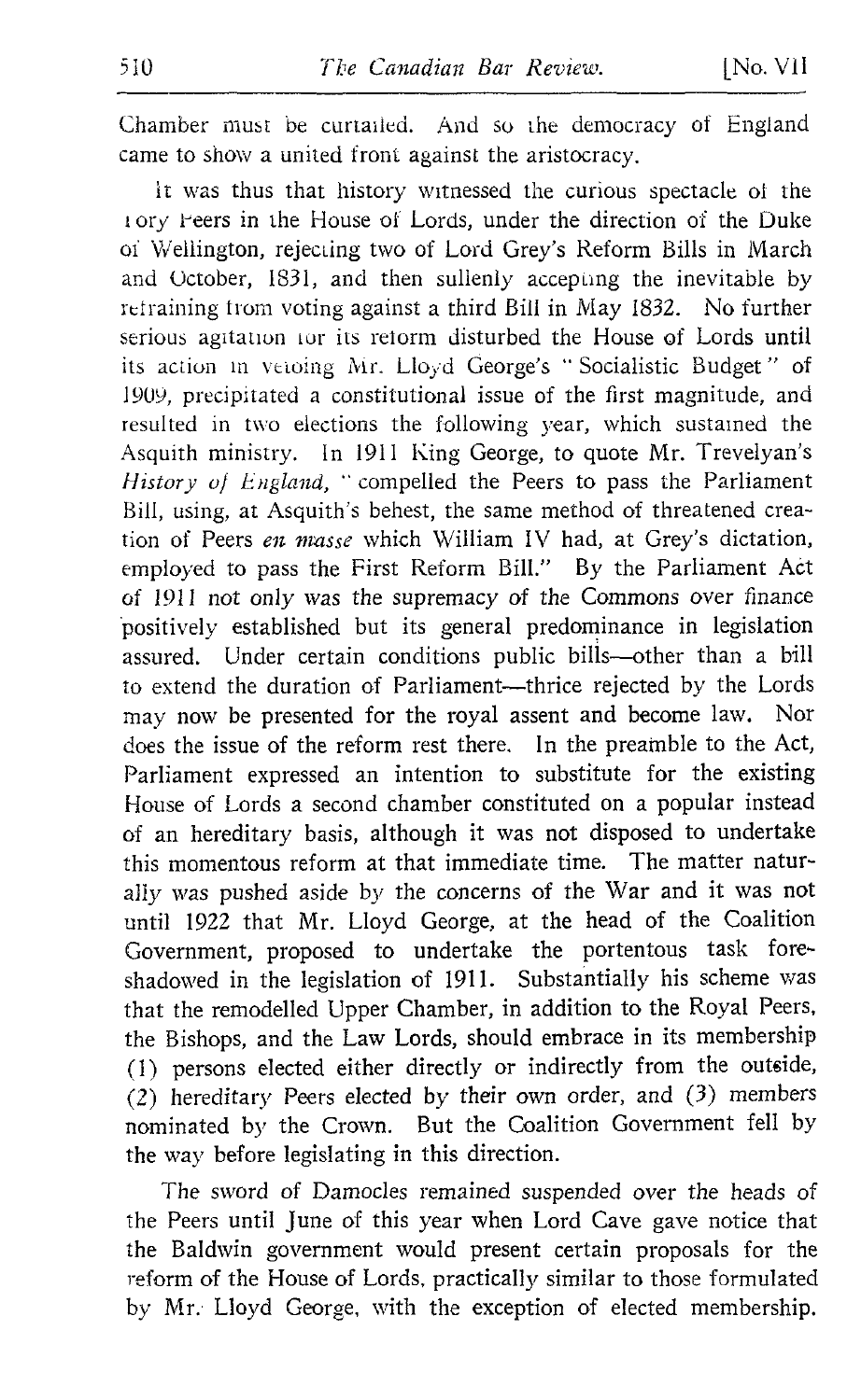But so strong an opposition was encountered in the Unionist Party alone that the following week the Government felt obliged to. abandon their intention, covering their retreat with the promise that the scheme of reform would be "-reconsidered " in consultation with the whole Unionist Party before the necessary legislation is offered to' the House of Commons.

\* It looks to us as if the Referendum might be usefully invoked in the case of this great Parliamentary reform. The case were better left to the people than to any group of politicians.

\* \* \*

REVENGE A LA RUSSE.-Since our last writing in this department of the REVIEW the minds of journalists throughout the world have been much exercised 'over the New Terror in Russia launched by the Soviet government as a *coup de main* against the alleged " counterrevolutionary work of the Imperialistic Powers." Our readers are aware of the cruel execution of some thirty political prisoners in Russia in June last, including Prince DoIgurokoff, which followed upon the assassination of M. Voikoff at Warsaw by a youth of unbalanced mind. In a Note to Poland concerning the Voikoff affair the Soviet accused the Polish government of maliciously harbouring its enemies, and demanded their expulsion. Moreover, Great Britain \_is charged as the chief promoter of conspiracies against the Soviet. We are to expect this talk after the British rupture with Russia, which M. Jacques Bardoux, writing in the July number of The English Review, finds not only justifiable but inevitable under the rules of international law, although it has been so largely condemned by the British press.

Just how brazen the attitude of the Soviet is to the rest of the world is revealed in its Note to Finland in reply to a protest against the execution of Colonel Elvengren:-

" We cannot and shall not accept any intervention by any government in the matter of the executions made as reprisals for the murder of the Soviet representative in Warsaw. Those people who come into Soviet territory must know that they are no longer protected by the laws of their own country, and the Soviet code permits the putting to death of people without trial on the order of the police."

This is curious reading in view of the rules of international law in times of peace. It was long ago satirically said of Russia that despotism tempered by assassination was its Magna Charta; but it remained for the Soviet to proclaim the doctrine in a formal way.

\* \* \* A SENSELESS CRIME.--Disraeli's saying that "Assassination has never changed the history of the world " will find peculiar support

34-C.B.R .- VOL. V.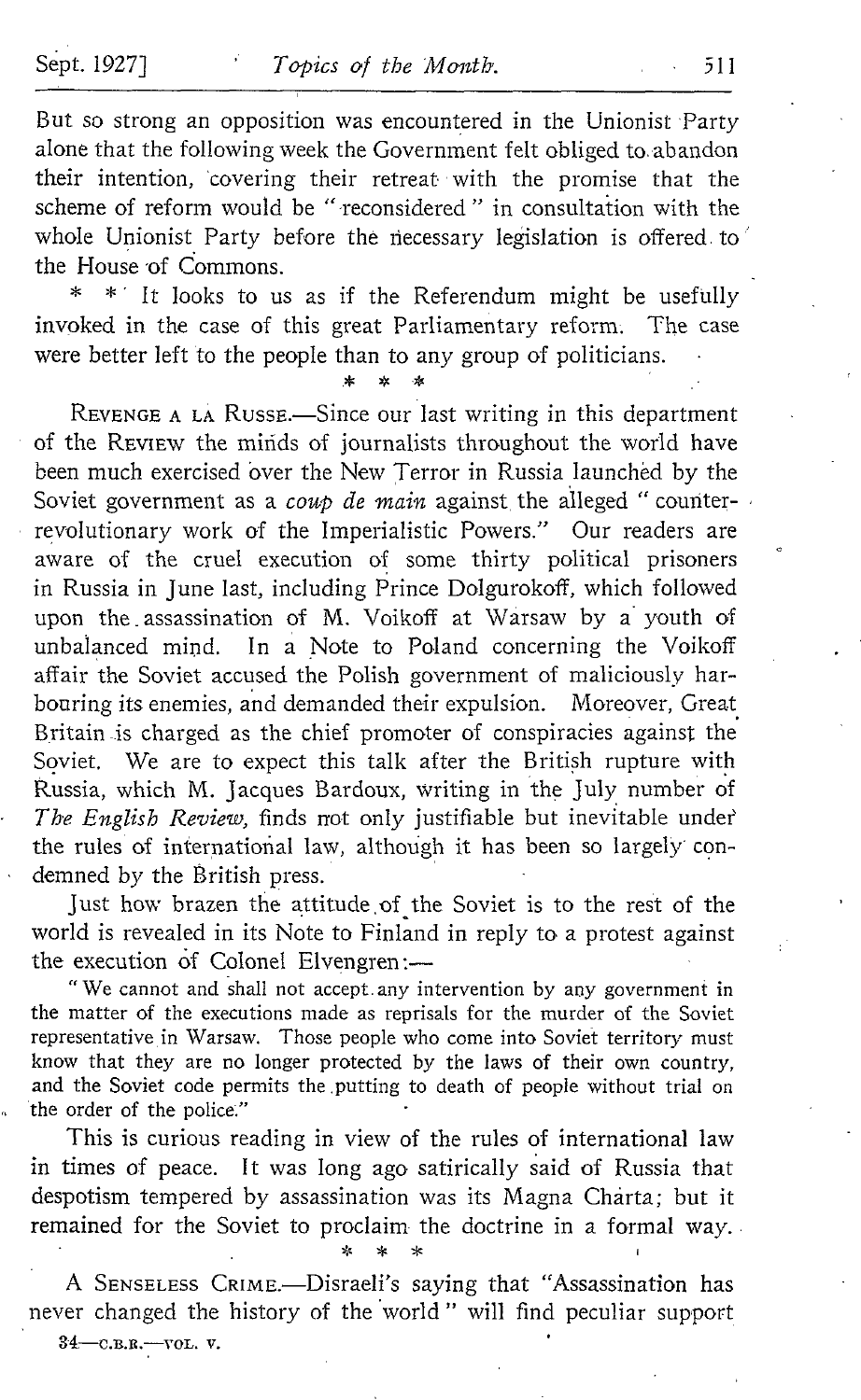in the cold-blooded murder on Sunday, July 10th, of Mr. Kevin O'Higgins, Vice-President of the Irish Free State and Minister of Justice and External Affairs. The crime can only have the effect of damning the cause to advance which it was perpetrated. Mr. of damning the cause to advance which it was perpetrated. O'Higgins was shot by a band of men who had waylaid him on the way to Mass from his house in Blackrock. He died five hours later, magnanimously expressing forgiveness of his murderers .

Mr. O'Higgins was elected to Parliament in his twenty-sixth year, while interned for his Sinn Fein activities. After he became a Minister in the Free State Government in 1922 he was intrepid in his policy for the suppression of revolutionary violence. It is quite reasonable to believe, without evidence to the contrary at the moment of writing, that his assassination was compassed in revenge for the execution of some eighty "Irregulars" in 1922-23.

In Mr. <sup>O</sup>'Higgins's death Southern Ireland has lost <sup>a</sup> public servant who gave early promise of statesmanship of a very high quality.

 $\star$ 

THE LEMIEUX ACT IN BRITAIN.—During the debate in the British House of Commons on the Trade Unions Bill, Sir Leslie Scott, K.C., endeavoured to engraft upon the Bill the principles of the Canadian Industrial Disputes Investigation Act of 1907 (declared ultra vires of the Dominion Parliament by the decision of the judicial Committee of the Privy Council in Toronto Electric Commissioners. v.  $Snider<sup>1</sup>$ ) which would have had the effect of making it illegal for any strike or lockout to take place within a period of thirty days after the reference of a dispute to a conciliation tribunal under the British Act of 1919. The proposed amendment to the Trade Unions Bill was opposed by the Labour party and was not accepted by the Government. But the Government offered the supporters of the amendment <sup>a</sup> committee of enquiry into industrial negotiations and methods of conciliation. This offer in turn was scornfully treated by Mr. J. H. Thomas, who declared that no responsible Trade Union official could accept a seat on such a committee while the Trade Unions Bill darkened the horizon of industrial peace.

LORD HALDANE ON THE JUDICIAL COMMITTEE.-In the July number of The Empire Review the Right Honourable Viscount Haldane writes interestingly about the judicial Committee of the Privy Coun cil, and its functions and practice, not omitting to mention some of the " impressive personalities " who have sat there in the past and

 $\mathbf{r}$ .<br>\*  $\mathbf{x}$ 

<sup>1</sup> [1925] 2 D.L.R. 5.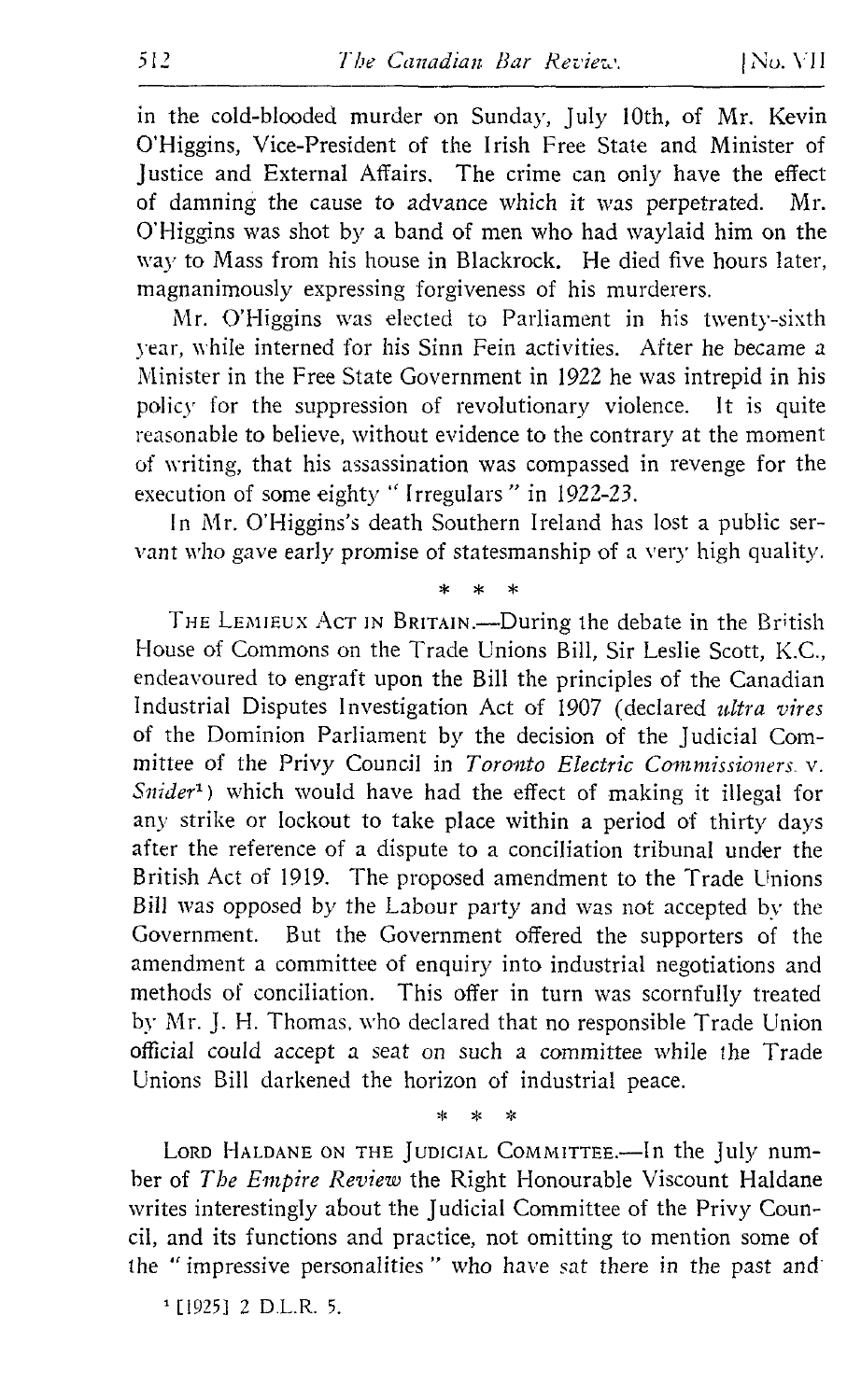some who sit there now. The following passage in Lord Haldane's article is of particular interest to us in Canada :

"But British judges are not the only judges who sit on it (the judicial Committee) now. The Chief Justices of the Dominions have places in it, and others .of the Dominion judges sit there from time to time. In each summer there are two months devoted in the main to appeals which come from Canada and which are largely argued by Canadian advocates. A distinguished Canadian jurist, Mr. Justice Duff, of the Supreme Court of Canada, comes to Downing Street by the desire of the Dominion Government, and brings great experience and an acute and highly furnished mind to bear during his co-operation with his colleagues here."

OXFORD UNIVERSITY EDUCATION. - The following remarks on Education as it obtains in Oxford University by M. Briand, the President of the French Republic, on the occasion of his receiving the degree of D.G.L. at that institution on the 16th May last will interest our readers :-

" Every branch of human learning flourishes in this place, and <sup>1</sup> will mention two of them which has, to me, a special interest.

" First, the study of law; and if <sup>I</sup> put that first it is, believe me, not merely because, thanks to Oxford, <sup>I</sup> stand here as a Doctor of Civil Law, but also because <sup>I</sup> realize the importance which Oxford attached to legal studies. From this University, true home of political science, flows and has flowed a, stream of able men equipped for public life and for the administration of the British Empiremen who have learnt here not only the principles of law of political science, but that still greater thing, the sense of public duty which gives to any free society its true basis-the basis of the reign of law.

" The second thing which attracts my attention in Oxford is the portance which she attached to classical studies. The distinction importance which she attached to classical studies. of her Hellenists is known throughout the educated world, while the honour which she pays to Latin studies is illustrated by the very ceremony in which we are taking part. <sup>I</sup> have heard it said that no true Oxford man takes his way through the world without carrying in his bag an Oxford edition of some Greek or Latin classic. Gentlemen, how can these things fail to be grateful to one whom you receive as the representative of France, and also, perhaps, as a representative of the University of France, whose " Grand Maitre " <sup>I</sup> am proud to have been?"

THE LATE MR. JUSTICE LENNOX.-The Honourable Haughton I. S. Lennox, one of the judges of the High Court Division of the Supreme Court of Ontario, died at his home in Toronto on the 25th

sk.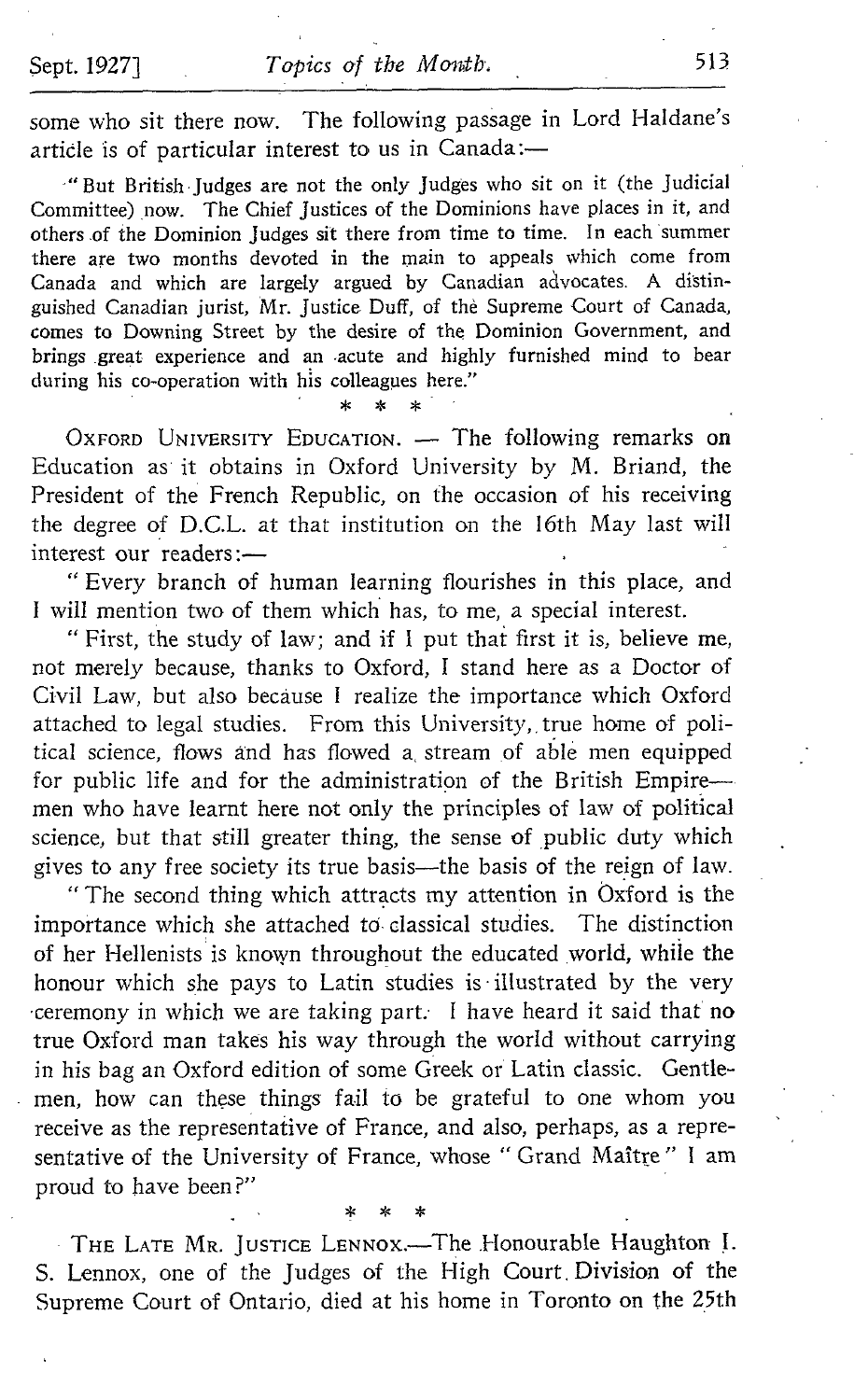July, at the age of seventy-seven. Called to the Ontario Bar in 1877, he practised his profession in Barrie. In 1908 he was made a K.C. He was elected to the House of Commons for South Simcoe in 1900 and re-elected in 1904, 1908 and 1912. In the last-mentioned year he was appointed to the Bench.

> ä.  $\ddot{\phantom{a}}$  $\ddot{\phantom{a}}$

THE LATE CHIEF JUSTICE MATHERS. The Honourable Thomas Graham Mathers, Chief justice of the Court of King's Bench, Manitoba, died, after an operation in a United States hospital, during the month of August, in his sixty-eighth year. He was appointed from the Winnipeg Bar to a Puisne judgeship in the Court of King's Bench in 1905, and five years afterwards was promoted to its presidency, which he held up to the time of his death.

> $\star$  $\star$

THE LATE EDMUND J. BRISTOL, K.C.-In the death of the Honourable Edmund J. Bristol, K.C., which occurred on July 14th, Canada lost a citizen of distinction not only in his chosen profession but in public life as well. Born in Napanee, Ontario, in 1861, he received his early education at the High School there, proceeding later to Upper Canada College and the University of Toronto (B.A. 1883) . He was called to the Bar of Ontario in 1886, and created <sup>a</sup> K.C. in 1908. In <sup>1889</sup> he married a daughter of the late Chief justice Armour, who survives him. In 1905 he entered the Canadian House of .Commons as member for East Centre Toronto, holding the seat until 1926. For a short time in 1921 he was minister without portiolio in the cabinet of the Right Honourable Arthur Nleighen.

Mr. Bristol was also prominent as a sportsman. He was one of the founders of the Toronto Country and Hunt Club and of the Canadian Horse Show. In conjunction with Commodore Boswell he won in <sup>1895</sup> the Prince of Wales Cup for the yachting championship of the Canadian Lakes.

THE C. B. R. ABROAD.-The current number of LA REVUE TRIMESTRIELLE DE L'INSTITUT BELGE DE DROIT COMPARÉ speaks in the following way of Mr. Justice Mignault's article on " The Moderr. Evolution of Civil Responsibility " as published in the January number of the CANADIAN BAR REVIEW :- "On y trouve une étude fort intéressante sur L'évolution contemporaine de la responsabilité civile, qui montre que le droit canadien suit une évolution parallèle au droit belge et au droit français, notamment en ce qui touche la théorie si intéressante de Ripert, au sujet de l'abus des droits."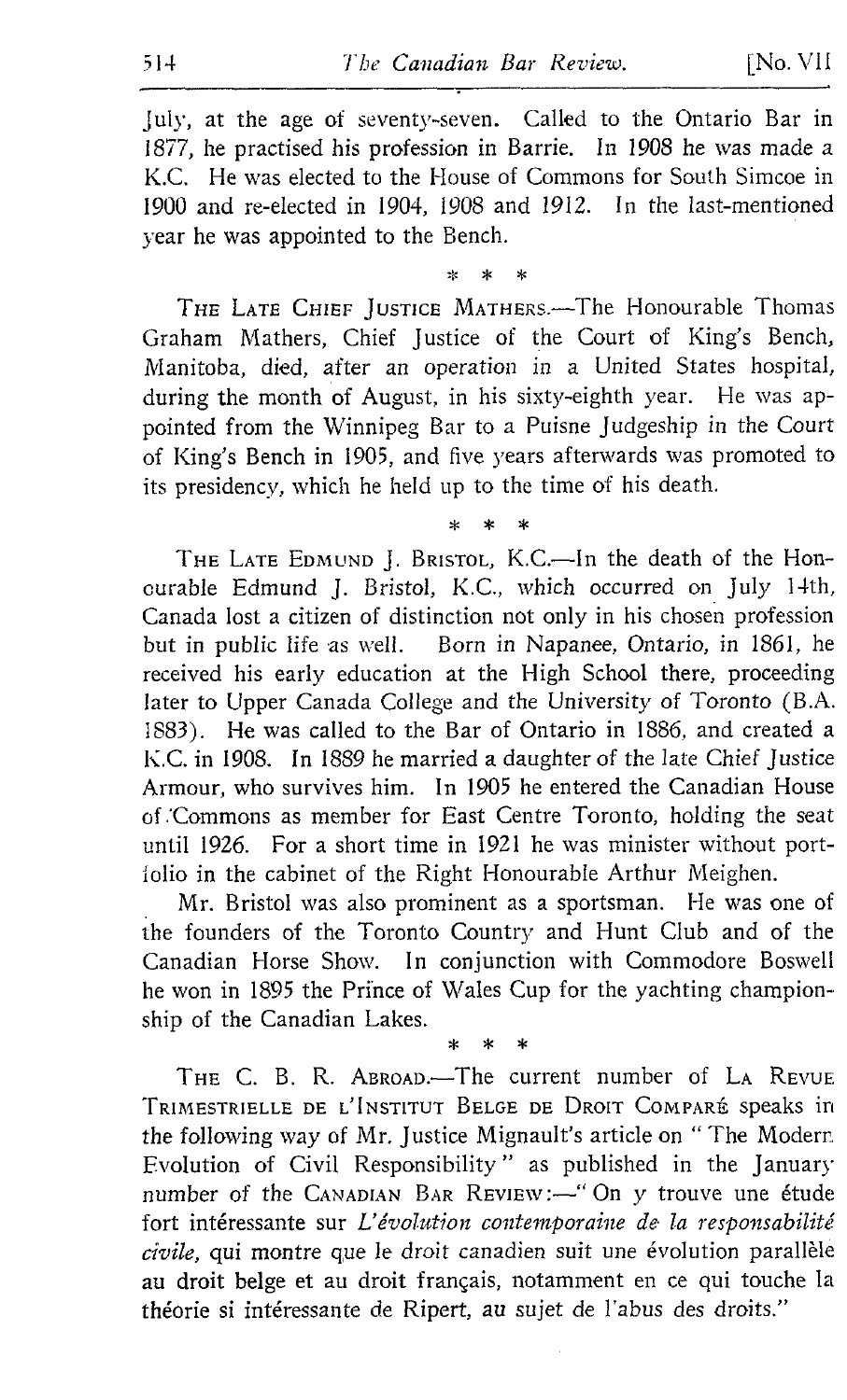AN EDITOR HONOURED. We are glad to extend our congratulations to Mr. Edgar Bronson Tolman, Editor in Chief of the American . Bar Association Journal, upon his receiving the honorary degree of Doctor of Laws from the Northwestern University Chicago. The Doctor of Laws from the Northwestern University; Chicago. degree was conferred at a special convocation held in June last, when Mr. W. S. Hôldsworth, Vinerian Professor of Law at Oxford, who was then visiting the United States, was accorded the same academic honour.

LORD CHANCELLOR ELDON. - By the death of the Earl of Eldon, the third holder of the title, memories of the first Earl who for a quarter of a century held the office of Lord Chancellor, are naturally revived. Both in law and in politics he played a conspicuous tevived. Both in law and in politics he played a conspicuous<br>rôle As statesman he honestly believed that it was necessary As statesman he honestly believed that it was necessary to resist every innovation, no matter of what sort, and to maintain everything, no matter of what kind-a narrow-minded policy regarding which even The Quarterly Review said some years later that "a few more drops. of Eldonine, and we should have had the People's Charter." As a lawyer his reputation stands on a much higher level, and as an exponent of the doctrines of equity he has had few equals when he had once made up his mind, an operation which in some cases took time. In Crabb Robinson's Diary, under date the 7th May, 1814, occurs the following interesting entry: "The forenoon at the Old Bailey Sessions. Walked back with Stephen. He related that Romilly thinks Lord Eldon one of the profoundest and most learned lawyers who ever lived; yet he considers his infirmity as a.. practical doubter so fatal, that he infinitely prefers Erskine as a Chancellor. Though his mind and legal habits are of so different a class, his good sense and power of prompt decision enable him to administer justice usefully ." Although Boswell, in his Life of Johnson, makes frequent mention of Sir William Scott, afterwards Lord Stowell, it is significant that he never once refers to his brother, Sir<br>John Scott (Lord Eldon), although he too, knew Johnson. This John Scott (Lord Eldon), although he, too, knew Johnson. omission is probably accounted for, says the late Dr. Birkbeck Hill, by the fact that Boswell never forgave him for the trick he and others played at the Lancaster Assizes about the year 1786, when, after finding poor Bozzy lying on the pavement inebriated, they sent him next morning a sham brief marked with a guinea fee to move for : the writ of Quare adhaesit pavimento. Falling into the trap, Boswell moved for the writ to the amazement of the judge, who said: "I never heard of such a writ-what can it be that adheres pavimento? Are any of you gentlemen at the Bar able to explain this?" The Bar